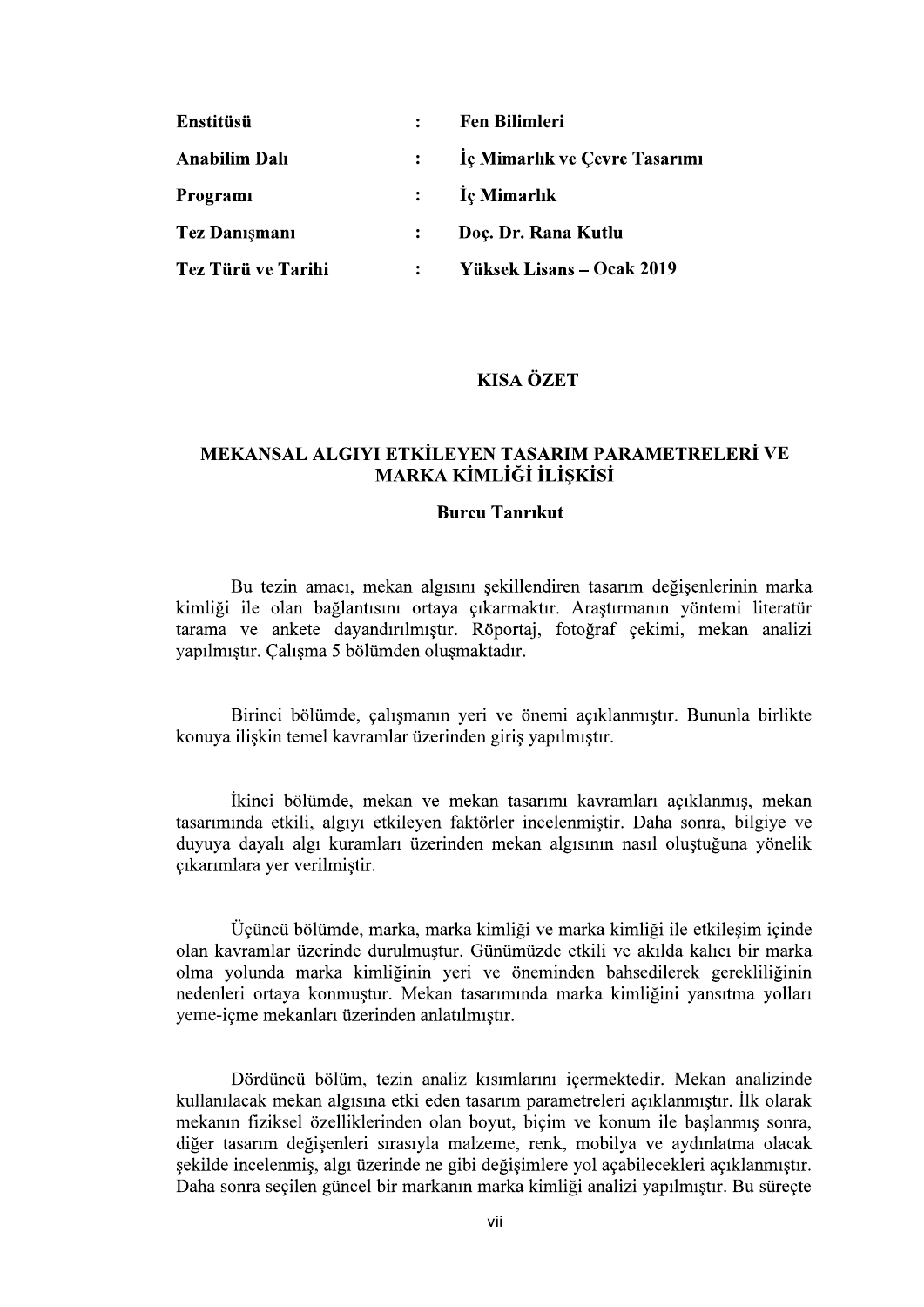mekanın tasarımcısı ile yapılan röportaj ve mekanın fotoğraflanması vasıtasıyla markaya ve sahip olduğu karakteristik özelliklere ve tarihçesine dair çeşitli bilgiler edinilmiştir. Bölümün son adımındaysa, mekan algısını yönlendiren tasarım parametreleri üzerinden markanın sahip olduğu kimliğin nasıl algılandığı kullanıcı anketi yöntemiyle test edilmiştir.

Beşinci ve son bölümde, kullanıcılara uygulanan anket yöntemiyle elde edilen bulgular ortaya konularak genel bir değerlendirme yapılmış, sonuç ve önerilere yer verilmiştir.

Anahtar Sözcükler: Marka kimliği, Mekan algısı, İç mekan tasarımı, Restoran-cafe tasarımı, Mekan konsepti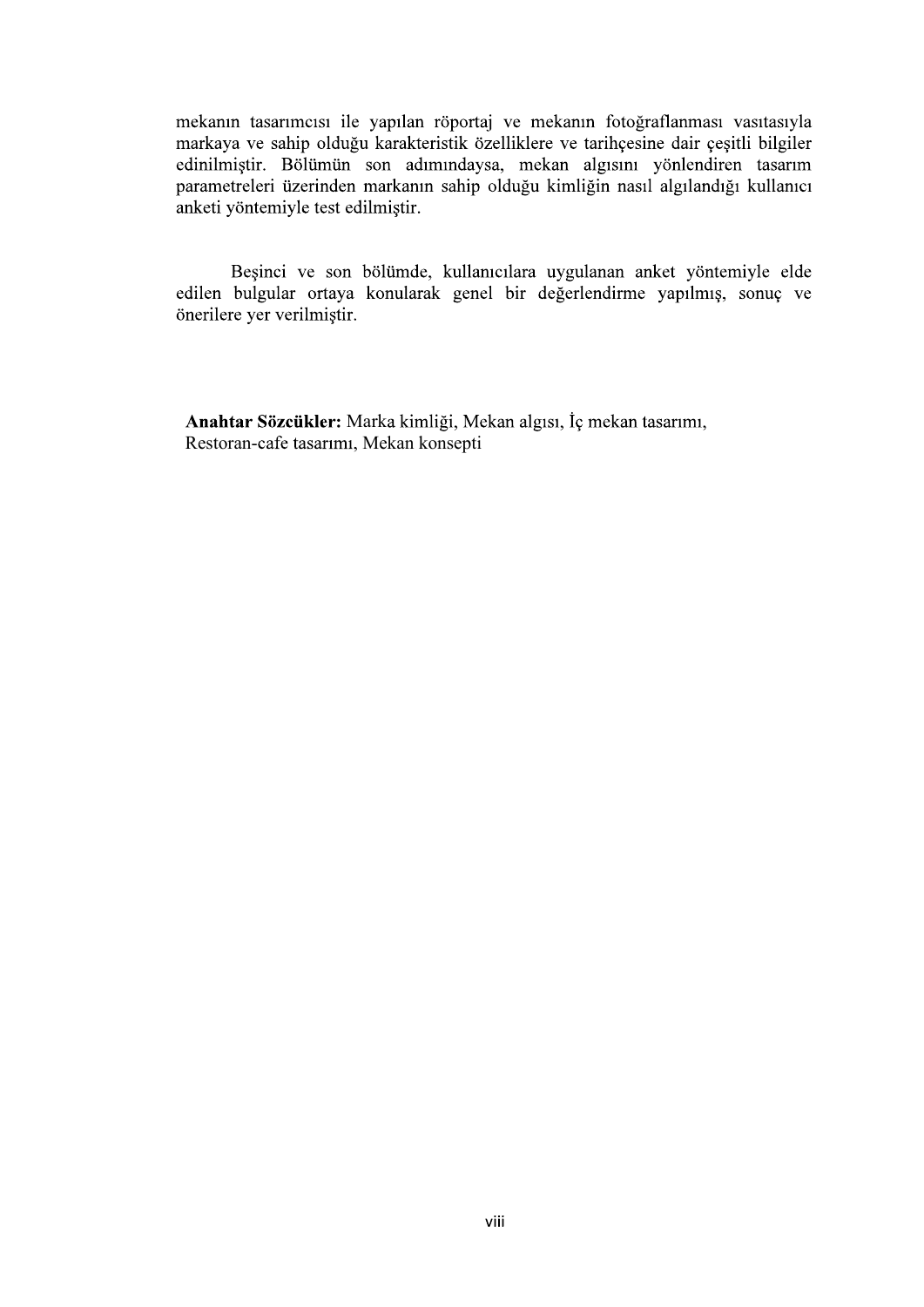| University                                  | $\ddot{\cdot}$ | Istanbul Kültür University                     |
|---------------------------------------------|----------------|------------------------------------------------|
| Institute                                   | $\ddot{\cdot}$ | <b>Institute of Sciences</b>                   |
| Department                                  | $\ddot{\cdot}$ | Interior Architecture and Environmental Design |
| Programme                                   | $\ddot{\cdot}$ | <b>Interior Architecture</b>                   |
| <b>Literature Supervisor</b>                |                | : Associate Professor Rana Kutlu               |
| Degree Awarded and Date: MSc - January 2019 |                |                                                |

#### ABSTRACT

## THE RELATIONSHIP BETWEEN DESIGN PARAMETERS THAT AFFECT SPATIAL PERCEPTION AND BRAND IDENTIFICATION

### **Burcu Tanrikut**

The aim of this thesis is to reveal the connection of design variables that shape the perception of space with the brand identity. The method of the study is based on literature review and questionnaire. Interview, photo shoot, location analysis were done. The study consists of 5 chapters.

In the first chapter, the place and importance of the study is explained. However, the basic concepts related to the subject were introduced,

In the second chapter, the concepts of space and space design are explained and the factors affecting perception are examined. Then, inferences about how the perception of space is formed through the theories of perception based on knowledge and sensation.

In the third chapter, the concepts of brand, brand identity and brand identity are discussed and the concepts of brand identity and brand identity are mentioned. The ways of reflecting the brand identity in the space design are explained through the eating and drinking venues.

The fourth section contains the analysis parts of the thesis. Design parameters affecting the space perception to be used in space analysis are explained. First, the physical properties of the space began with the size, shape and position, then the other design changes in the material, color, furniture and lighting were examined in such a way, what kind of changes on the perception can be explained. Then, the brand identity analysis of a current selected brand was conducted. In this process, through the interview with the designer of the space and the photographing of the